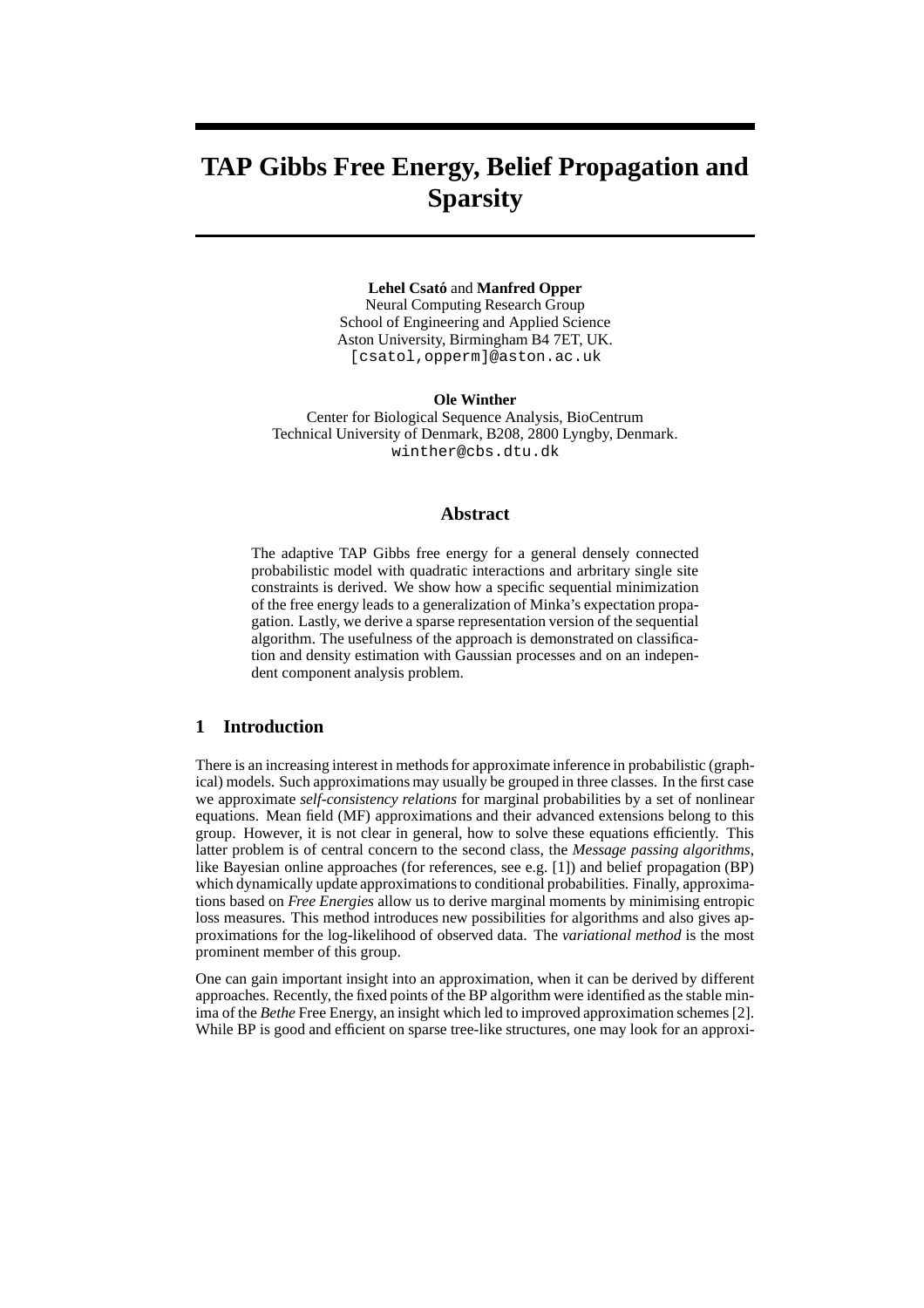mation that works well in the opposite limit of densely connected graphs where individual dependencies are weak but their overall effect cannot be neglected. A interesting candidate is the adaptive TAP (ADATAP) approach introduced in [3] as a set of self-consistency relations. Recently, a message passing algorithm of Minka (termed *expectation propagation*) [1] was found to solve the ADATAP equations efficiently for models with Gaussian Process (GP) priors.

The goal of this paper is three-fold. We will add a further derivation of ADATAP using an approximate free energy. A sequential algorithm for minimising the free energy generalises Minka's result. Finally, we discuss how a sparse representation of ADATAP can be achieved for GP models, thereby extending previous sparse on-line approximations to the batch case [4].

We will specialize to probabilistic models on undirected graphs with nodes  $i$  that are of the type

$$
P_{\rho}(\mathbf{S}) = \frac{\rho(\mathbf{S})}{Z} \exp\left[\sum_{i < j} S_i J_{ij} S_j\right] \tag{1}
$$

The set of  $J_{ij}$ 's encodes the dependencies between the random variables  $S =$  $(S_1, \ldots, S_N)$ , whereas the factorising term  $\rho(S) = \prod_j \rho_j(S_j)$  (called *likelihood* in the following) usually encodes observed data at sites  $i$  and also incorporates all local constraints of the  $S_i$  (the range, discreteness, etc). Hence, depending on these constraints, maybe discrete or continuous. Eq. (1) is a sufficiently rich and interesting class of models  $\mathbf{r}$  and  $\mathbf{r}$ containing Boltzmann machines, models with Gaussian process priors [3], probabilistic independent component analysis [5] as well as Bayes belief networks and probabilistic neural networks (when the space of variables is augmented by auxiliary integration variables).

## **2 ADATAP approach from Gibbs Free Energy**

We use the minimization of an approximation to a *Gibbs Free Energy*  $G$  in order to rederive the ADATAP approximation.

The Gibbs Free Energy provides a method for computing marginal moments of  $P$  as well as of  $-\ln Z$  within the same approach. It is defined by a constrained relative entropy minimization which is, for the present problem defined as

$$
G_{\rho}(\mathbf{m}, \mathbf{M}) = \min_{Q} \left\{ KL(Q, P_{\rho}) \mid \langle \mathbf{S} \rangle_{Q} = \mathbf{m}, \langle \mathbf{S}^{2} \rangle_{Q} = \mathbf{M} \right\} - \ln Z, \quad (2)
$$

where the brackets denote expectations with respect to the distribution Q and  $\langle S^2 \rangle_Q$  is shorthand for a vector with elements  $\langle S_i^2 \rangle_Q$ . Finally,  $KL(Q, P_\rho) = \int dS \ Q(S) \ln \frac{Q(S)}{P_\rho(S)}$ . Since at the total minimum of  $G$  (with respect to its arguments) the minimizer in  $(2)$  is just  $Q = P_\rho$ , we conclude that  $\min_{\mathbf{m},\mathbf{M}} G(\mathbf{m},\mathbf{M}) = -\ln Z$  and the desired marginal moments of P are  $(\langle S \rangle, \langle S^2 \rangle) = \operatorname{argmin}_{\mathbf{m}, \mathbf{M}} G(\mathbf{m}).$ 

We will search for an approximation to  $G_{\rho}$  which is based on splitting  $G_{\rho} = G_{\rho}^0 + \Delta G_{\rho}$ , where  $G^0$  is the Gibbs free energy for a factorising model that is obtained from (1) by setting all  $J_{ij} = 0$ . Previous attempts [6, 7] were based on a truncation of the power series expansion of  $\Delta G_{\rho}$  with respect to the  $J_{ij}$  at second order. While this truncation leads to the correct TAP equations for the large  $\tilde{N}$  limit of the so-called SK-model in statistical physics, its general significance is unclear. In fact, it will *not be exact* for a *simple* model with *Gaussian* likelihood. To make our approximation exact for such a case, we define (generalizing an idea of [8]) for an *arbitrary Gaussian* likelihood  $\rho_i^g$ ,  $\Delta G^g(\mathbf{m}, \mathbf{M}) =$ <br> $G_{\mathbf{m}}(\mathbf{m}, \mathbf{M})$ ,  $G^0$  (m. M). The main gauge for this definition is the feat that  $\Delta G^g(\mathbf{m}, \mathbf{M})$ .  $G_{\rho^g}(\mathbf{m}, \mathbf{M}) - G_{\rho^g}^0(\mathbf{m}, \mathbf{M})$ . The main reason for this definition is the fact that  $\Delta G^g(\mathbf{m}, \mathbf{M})$ is *independent of* the actual Gaussian likelihood  $\rho_i^y$  chosen to compute  $G_\rho$ ! This result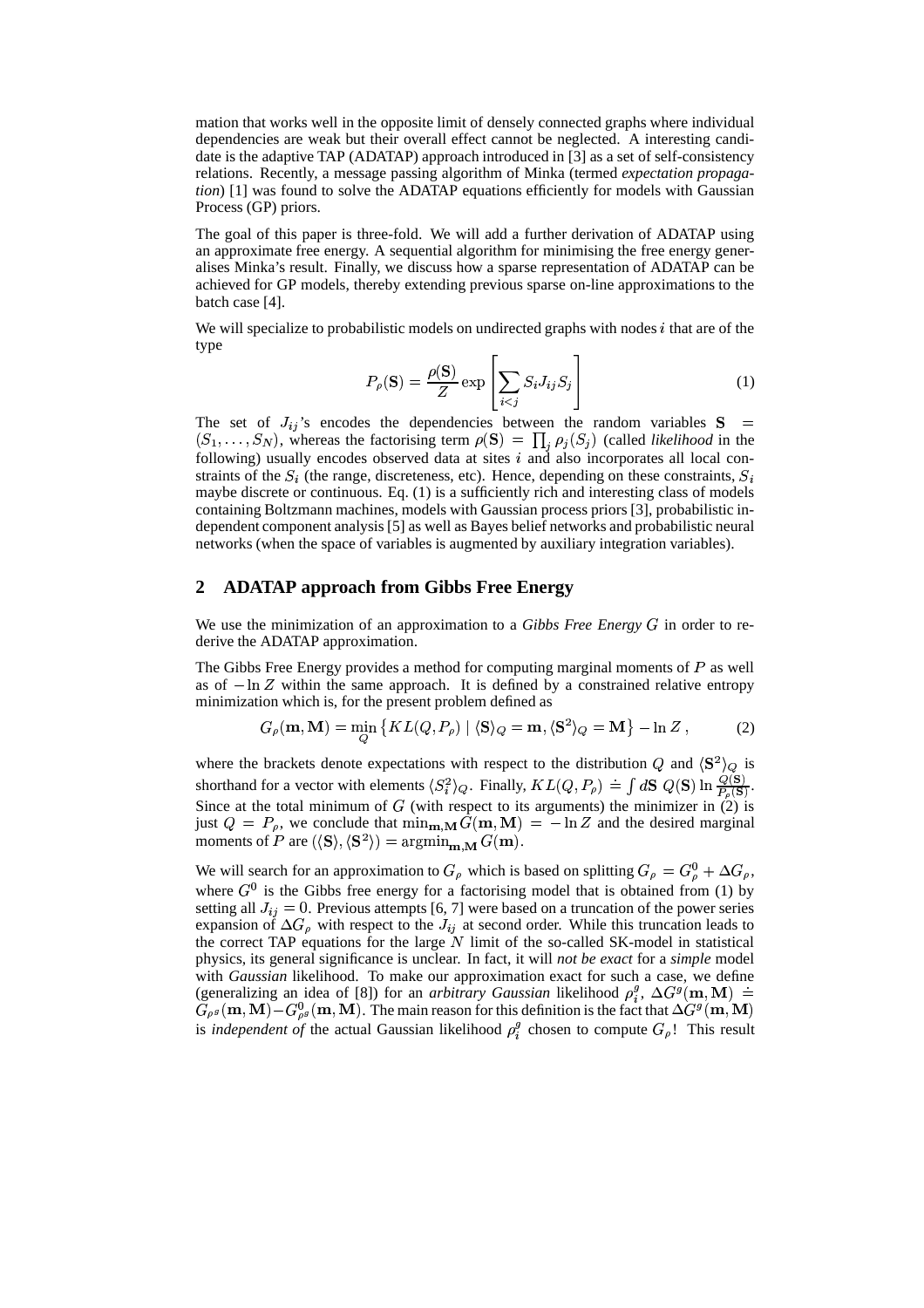depends crucially on the moment constraints in (2). Changes in a Gaussian likelihood can always be absorbed within the Lagrange-multipliers for the constraints. We use this *universal* form  $\Delta G^g$  to define the ADATAP approximation as  $G^{TAP}_o = G^0_o + \Delta G^g$ , which by construction is exact for any Gaussian likelihood  $\rho$ . Introducing appropriate Lagrange multipliers  $\gamma$  and  $\lambda$ , we get

$$
\Delta G^{g}(\mathbf{m}, \mathbf{M}) = \max_{\mathbf{\lambda}, \boldsymbol{\gamma}} \left\{ -\ln Z^{g}(\boldsymbol{\gamma}, \boldsymbol{\lambda}) + \mathbf{m}^{T} \boldsymbol{\gamma} - \frac{1}{2} \mathbf{M}^{T} \boldsymbol{\lambda} \right\} - \frac{1}{2} \sum_{i} \ln \left( M_{i} - m_{i}^{2} \right) \quad (3)
$$

with  $Z^g(\boldsymbol{\gamma},\boldsymbol{\lambda})\;\;=\;\; \int d{\bf S}\;\;\; \exp\left[\sum_i(\gamma_i S_i-\right.$  $\lambda_i-\frac{1}{2}\lambda_i S_i^2)+\sum$  $S_i$  +  $\sum$   $S_i$   $J_i$   $S_i$  !v with  $Z^g(\gamma, \lambda) = \int dS \exp \left[ \sum_i (\gamma_i S_i - \frac{1}{2} \lambda_i S_i^2) + \sum_{i < j} S_i J_{ij} S_j \right]$ . Finally, setting  $Z_i^0(\gamma_i^0, \lambda_i^0) = \int dS \rho_i(S) \exp[\gamma_i^0 S - \frac{1}{2} \lambda_i^0 S^2]$ , we have

$$
G_0 = \max_{\boldsymbol{\lambda}^0, \boldsymbol{\gamma}^0} \left\{ -\sum_i \ln Z_i^0(\gamma_i^0, \lambda_i^0) + \mathbf{m}^T \boldsymbol{\gamma}^0 - \frac{1}{2} \mathbf{M}^T \boldsymbol{\lambda}^0 \right\} .
$$
 (4)

## **3 Sequential Algorithm**

The expression of  $G_{\rho}^{TAP}$  in terms of moments  $(\mathbf{m}, \mathbf{M})$  and Lagrange parameters  $\gamma, \lambda$ and  $\gamma^0$ ,  $\lambda^0$  suggests that we may find local minima of  $G_{\rho}^{TAP}$  by iteratively alternating<br>and  $\gamma^0$ ,  $\lambda^0$  suggests that we may find local minima of  $G_{\rho}^{TAP}$  by iteratively alternating between updates of moments and Lagrange multipliers. Of special interest is the following sequential algorithm, which is a generalization of Minka's EP [1] for Gaussian process classification to an arbritary model of the type eq. (1).

We choose a site i and define the updates by using the saddle points of  $G_{\rho}$  with respect to the moments and Lagrange multipliers in the following sequential order (where  $\Lambda$  is a diagonal matrix with elements  $\lambda_i$ ):

$$
\begin{array}{lllllllll} \partial_{\gamma_i,\lambda_i} G_\rho = 0 & \Rightarrow & m_i := \sum_j \left[ (\mathbf{\Lambda} - \mathbf{J})^{-1} \right]_{ij} \gamma_j & \& & M_i - m_i^2 := \left[ (\mathbf{\Lambda} - \mathbf{J})^{-1} \right]_{ii} \\ \partial_{m_i, M_i} G_\rho = 0 & \Rightarrow & \gamma_i^0 := -\gamma_i - \frac{m_i}{M_i - m_i^2} & \& & \lambda_i^0 := -\lambda_i - \frac{1}{M_i - m_i^2} \\ \partial_{\gamma_i^0,\lambda_i^0} G_\rho = 0 & \Rightarrow & m_i := \partial_{\gamma_i^0} \ln Z_i^0 & & \& & M_i := -2\partial_{\lambda_i^0} \ln Z_i^0 \\ \partial_{m_i, M_i} G_\rho = 0 & \Rightarrow & \gamma_i := -\gamma_i^0 - \frac{m_i}{M_i - m_i^2} & & \& & \lambda_i := -\lambda_i^0 - \frac{1}{M_i - m_i^2} \end{array}.
$$

The algorithm proceeds then by choosing a new site. The computation of  $(A - J)^{-1}$  can be performed efficiently using the Sherman-Woodbury formula because *only one element*  $\lambda_i$  is changed in each update.

#### **3.1 Cavity interpretation**

At the fixed point, we may take  $P_i(S) \equiv \frac{\rho_i(S)}{Z_i^0} \exp[\gamma_i^0 S]$  $\frac{B_i(S)}{Z_i^0}$  exp $[\gamma_i^0 S - \frac{1}{2} \lambda_i^0 S^2]$  as the ADATAP approximation to the true marginal distribution of  $S_i$  [3]. The sequential approach may thus be considered as a belief propagation algorithm for ADATAP.

Although  $P_i$  is usually not Gaussian, we can also derive the moments **m** and **M** from the Caussian distribution corresponding to  $Z_i^q$ . This availance Caussian model,  $P_i^q(S)$  has a Gaussian distribution corresponding to  $Z^g$ . This auxiliary Gaussian model  $P^g(S)$  has a likelihood  $\rho_i^g(S) \propto \exp[-\frac{1}{2}\lambda_i S^2 + \gamma_i S]$  and provides us also with an additional approximation to the matrix of covariances via  $\chi = (\Lambda - J)^{-1}$ . This is useful when the coupling matrix <sup>2</sup> must be adapted to a set of observations by maximum likelihood II. We will give an example of this for independent component analysis below.

It is important to understand the role of  $\gamma^0$  and  $\lambda^0$  within the "cavity" approach to the TAP equations. Defining  $h_i = \sum_i J_{ij} S_j$ , it is easy to show that  $\gamma_i^0 = \langle h_i \rangle_{\setminus i}$  and  $\lambda_i^0 = \langle h_i \rangle_{\setminus i}$  $\langle h_i^2 \rangle_{\setminus i} - \langle h_i \rangle_{\setminus i}^2$  where the brackets denote an expectation with respect to the distribution of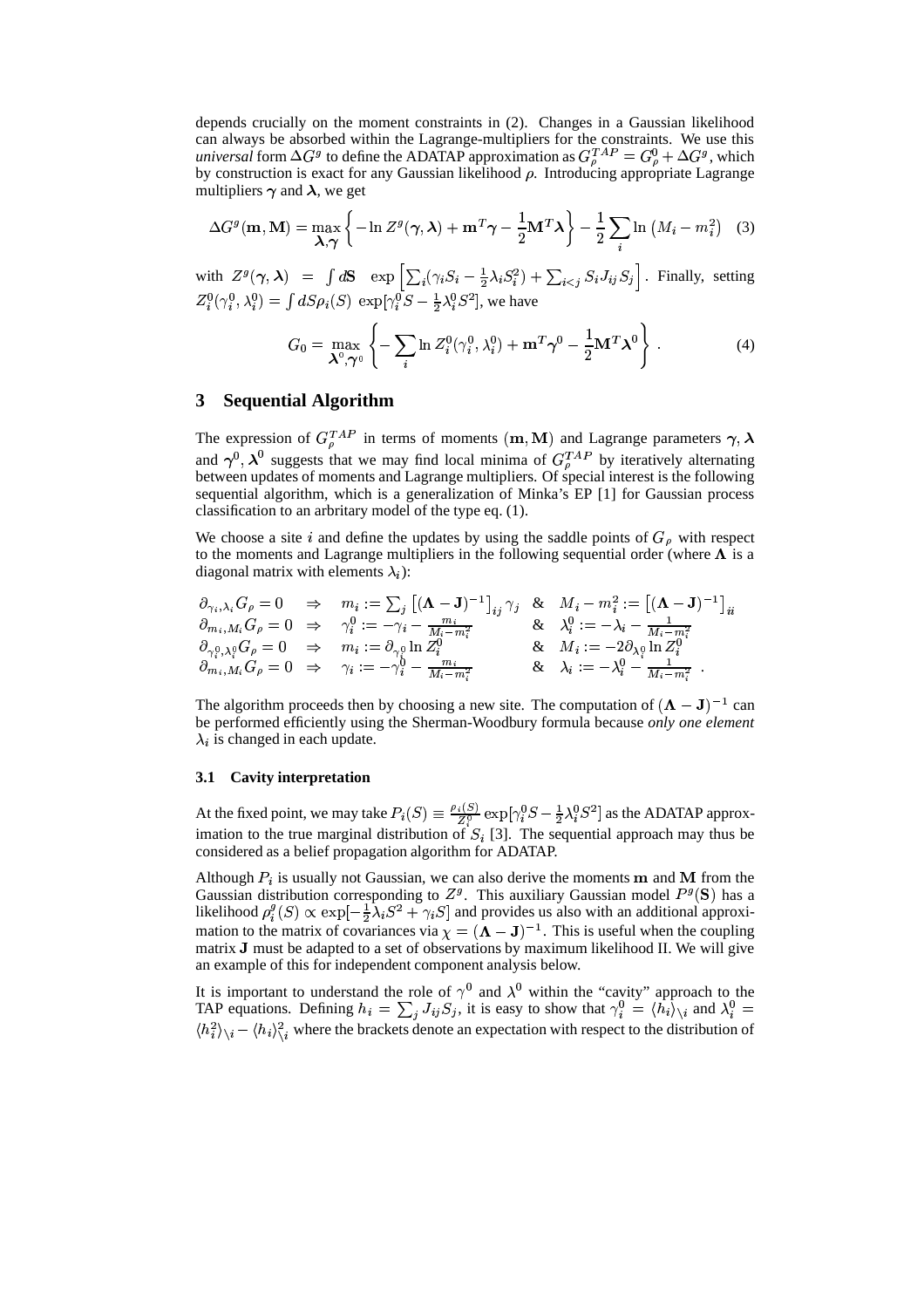all remaining variables  $P^g(S \setminus S_i) \propto \prod_{j,j \neq i} \rho_j^g(S_j) \exp[\sum_{k < l \neq i} J_{kl} S_k S_l]$  when no  $\iota$  when node *i* is deleted from the graph. This statistics of  $h_i$  corresponds to the empty "cavity" at site i. The marginal distribution  $P_i(S)$  as computed by ADATAP is equivalent to the approximation<br>that the equity distribution is Coussian that the cavity distribution is Gaussian.

## **4 Examples**

#### **4.1 Models with Gaussian Process Priors**

For this class of models, we assume that the graph is embedded in  $R<sup>D</sup>$ , where the vector **S** is the restriction of a Gaussian process (random field)  $\phi(\mathbf{x})$  with  $\mathbf{x} \in R^D$ , to a set of training inputs via  $S_i = \phi(\mathbf{x}_i)$ .  $P_o(\mathbf{S})$  is the posterior distribution corresponding to a local likelihood model, when we set  $J = -K^{-1}$  and the matrix K is obtained from a positive definite covariance kernel as  $K_{ij} = K_0(\mathbf{x}_i, \mathbf{x}_j)$ . T Do  $({\bf x}_i, {\bf x}_j)$ . The diagonal element  $(K^{-1})_{ii}$  is included  $\mathcal{C}_{ii}$  is included in the likelihood term.

Our ADATAP approximation can be extended from the finite set of inputs to the entire space  $R^D$  by extending the auxiliary Gaussian distribution  $P^g$  with its likelihoods  $\rho_i^g(S)$ <br>to a Gaussian presente with mean  $\lambda(x)$  and posterior equations logical  $K$  (in rul) which to a Gaussian process with mean  $\langle \phi(\mathbf{x}) \rangle$  and posterior covariance kernel  $K_p(\mathbf{x}, \mathbf{x}')$  which approximates the posterior process. A calculation similar to [4] leads to the representation

$$
\langle \phi(\mathbf{x}) \rangle = \sum_{j} K_0(\mathbf{x}, \mathbf{x}_j) \gamma_j \tag{5}
$$

$$
K_p(\mathbf{x}, \mathbf{x}') = K_0(\mathbf{x}, \mathbf{x}') + \sum_{j,k} K_0(\mathbf{x}, \mathbf{x}_j) \chi_{jk} K_0(\mathbf{x}_k, \mathbf{x}') \tag{6}
$$

Algorithms for the update of  $\gamma$ 's and  $\chi$ 's will usually suffer from time consuming matrix multiplications when  $N$  is large. This common problem for GP models can be overcome by a *sparsity* approximation which extends previous on-line approaches [4] to the batch ADATAP approach. The idea is to replace the current version  $P<sup>g</sup>$  of the approximate Gaussian with a further approximation  $P^g$  for which both the the corresponding  $\hat{\gamma}_i$  as well as  $\hat{\chi}_{ik}$  are nonzero only, when the nodes j and k belong to a smaller subset of nodes called "basis vectors" (BV) of size *n* [4]. For fixed BV set, the parameters of  $\ddot{P}^g$  are determined by minimizing the relative entropy  $KL(P^g, P^g)$ . This yields  $\hat{\gamma} = \pi \gamma$  and  $\Lambda = \pi \Lambda \pi^T$ with the  $n \times N$  projection matrix  $\pi = \mathbf{K}_{RV}^{-1} \mathbf{K}^{+}$ . Here **K** is the kernel matrix between BVs and and  $\mathbf{K}^+$  the kernel matrix between BVs and all nodes. The new distribution  $\hat{P}^g$ can be written in the form (1) with a likelihood that contains only BVs<br>  $\hat{\rho}^g(S^{BV}) = \exp[\sum \gamma_i (\pi^T S^{BV})_i - \frac{1}{N} \sum \lambda_i \{(\pi^T S^{BV})_i\}]$ 

$$
\hat{\rho}^g(\mathbf{S}^{BV}) = \exp[\sum_i \gamma_i (\boldsymbol{\pi}^T \mathbf{S}^{BV})_i - \frac{1}{2} \sum_i \lambda_i \{ (\boldsymbol{\pi}^T \mathbf{S}^{BV})_i \}^2].
$$
\n(7)

Eq. (7) can be used to compute the sparse approximation within the sequential algorithm. We will only give a brief discussion here. In order to recompute the appropriate "cavity" parameters  $\gamma_i^0$  and  $\lambda_i^0$  when a new node is chosen by the algorithm, one removes a "pseudovariable"  $(\pi^T S_{BV})_i$  from the likelihood and recomputes the statistics of the remaining ones. When i is in the BV set, then simply  $(\pi^T S^{BV})_i = S_i^{BV}$  and the computation reduces to the previous one. We will demonstrate the significance of this approach for two examples.

#### **4.2 Independent Component Analysis**

We consider a measured signal  $X_t$ , which is assumed to be an instantaneous linear mixing of sources S corrupted with additive white Gaussian noise  $\Gamma$  that is,

$$
\mathbf{X}_t = \mathbf{A}\mathbf{S}_t + \mathbf{\Gamma}_t \,, \tag{8}
$$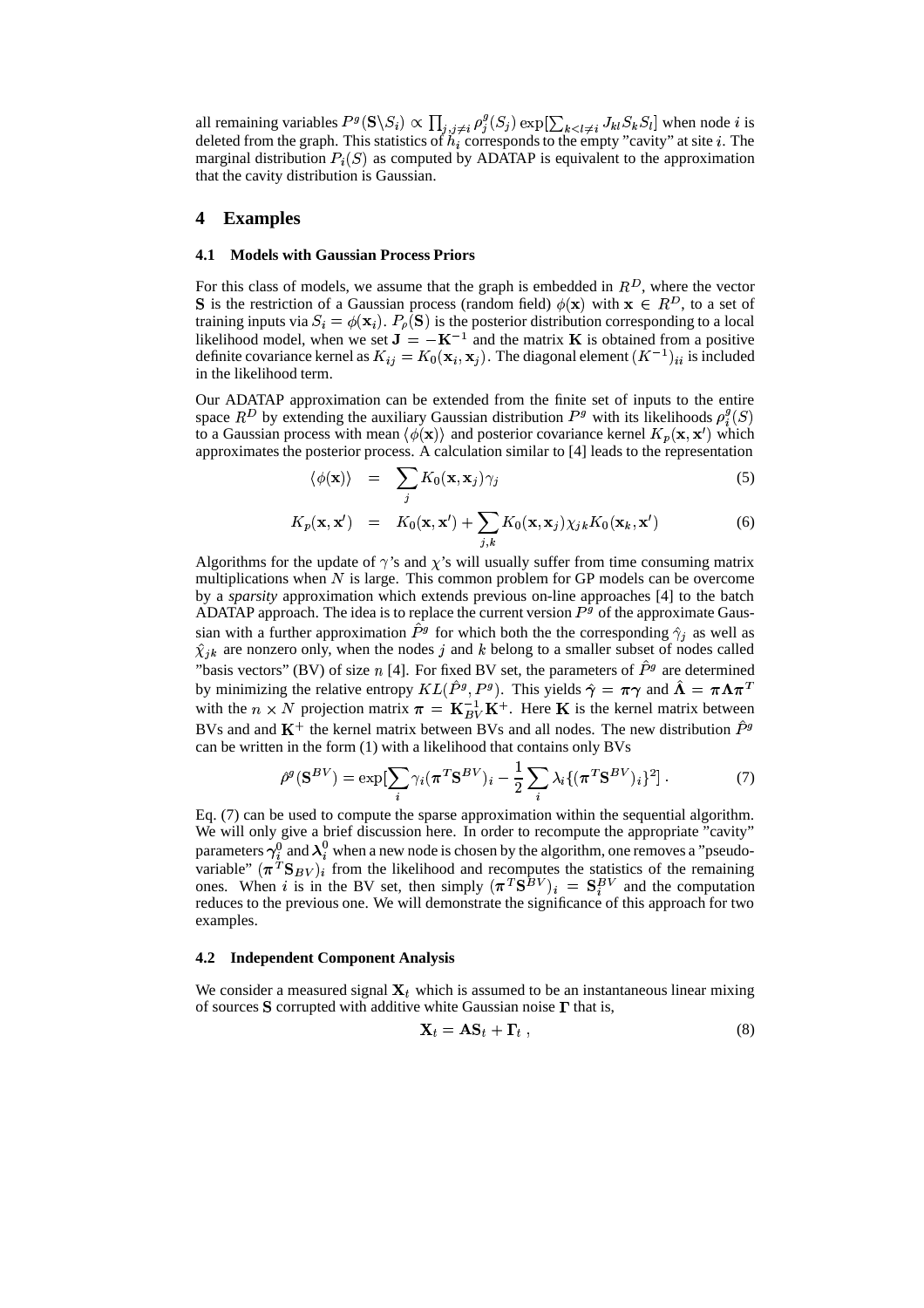where  $A$  is a (time independent) mixing matrix and the noise vector is assumed to be without temporal correlations having time independent covariance matrix  $\Sigma$ . We thus have the following likelihood for parameters and sources at time  $t$ 

$$
P(\mathbf{X}_t|\mathbf{A}, \mathbf{\Sigma}, \mathbf{S}_t) = (\det 2\pi \mathbf{\Sigma})^{-\frac{1}{2}} e^{-\frac{1}{2}(\mathbf{X}_t - \mathbf{A}\mathbf{S}_t)^T \mathbf{\Sigma}^{-1}(\mathbf{X}_t - \mathbf{A}\mathbf{S}_t)}.
$$
(9)

and for all times  $P(X|A, \Sigma, S) = \prod_t P(X_t|A, \Sigma, S_t)$ . The aim of independent component analysis is to recover the unknown quantities: the sources  $S$ , the mixing matrix **A** and the noise covariance  $\Sigma$  from the observed data using the assumption of statistical independence of the sources  $P(S_t) = \prod_i P(S_{it})$ . Following [5], we estimate the mixing matrix A and the noise covariance  $\Sigma$ , by an MLII procedure, i.e. by maximizing the Likelihood  $P(\mathbf{X}|\mathbf{A}, \Sigma) = \int d\mathbf{S} P(\mathbf{X}|\mathbf{A}, \Sigma, \mathbf{S}) P(\mathbf{S})$ . The corresponding estimates are  $\mathbf{A}_{\text{MLII}} = \sum_{t} \mathbf{X}_{t} \langle \mathbf{s}_{t} \rangle^{T} \left( \sum_{t'} \langle \mathbf{s}_{t'} \mathbf{s}_{t'}^{T} \rangle \right)^{-1}$  and  $\sum_{\text{MLII}} = \frac{1}{N} \langle (\mathbf{X} - \mathbf{A} \mathbf{s}) (\mathbf{X} - \mathbf{A} \mathbf{s})^{T} \rangle$ . These  $m$  These estimates require averages over the posterior of S which has again the structure of the model eq. (1). They can be obtained efficiently using our sequential belief propagation algorithm in an iterative EM fashion, where the E-step amounts to estimating  $\langle S_t \rangle$  and  $\langle S_t S_t^T \rangle$  with fixed **A** and  $\Sigma$  and the M-step consists of updating **A** and  $\Sigma$ .

## **5 Simulations**

#### **5.1 Classification with GPs**

This problem has been studied before [9, 4] using a sequential, sparse algorithm, based on a single sweep through the data only. Within the ADATAP approach we are able to perform multiple sweeps in order to achieve a self-consistent solution. The outputs are binary  $y \in \{-1, 1\}$  and the likelihood is based on the probit model  $P(y|\phi(x)) = \text{Erf}(u)$  $\frac{1}{\sqrt{2\pi}} \int_{-\infty}^{u} dt \exp \left[-\frac{t^2}{2}\right]$ , where  $u = y\phi(x)/\sigma_0$  and  $\sigma_0$  me dictive distribution for a new test input x is  $\text{Erf}(y\langle \phi(x) \rangle_t / \sigma_x)$  with  $\sigma_x^2 = \sigma_0^2 + K_t(x, x)$ , which is easily rewritten in terms of the parameters  $\gamma$ 's and  $\chi$ 's according to eqs. (5).  $_0$  and  $\sigma_0$  measures the noise level. The pre-We used the USPS dataset<sup>1</sup> of gray-scale handwritten digit images of size  $16 \times 16$  with 7291 training patterns and 2007 test patterns. For the kernel we choose the RBF kernel  $(x, x') = a_K \exp(-\|x - x'\|^2 / (m\sigma_K^2))$  where m is the dimension of the inputs (256 in this case), and  $a_K$  and  $\sigma_K$  are parameters. In the simulations we used 7000 random training examples. We performed simulations for different sizes of the BV set and compared multiple iterations with a single sweep through the dataset. The results are displayed in Fig. 1. The lines show the average results of 5 runs where the task was to classify the digits into fours/non-fours. Our results show that, in contrast to the online learning, the fluctuations caused by the order of presentation are diminished (marked with bars on the figure).

#### **5.2 Density estimation with GPs**

Bayesian non-parametric models for density estimation can be defined [10] by parametrising densities p as  $p(x|\phi) = \frac{\phi^2(x)}{\int \phi^2(x) dx}$  and using a Gaussian process prior over the space of functions  $\phi$ . Observing N data points  $D = x_1, \dots, x_N$ , we can express the predictive<br>distribution (again E donotes the expectation over the GP prior) as distribution (again,  $E$  denotes the expectation over the GP prior) as

$$
p(x|D) = \frac{1}{Z}E\left[p(x|\phi)\prod_{i=1}^{N}p(x_i|\phi)\right] = \frac{1}{ZN!}\int_{0}^{\infty} dl \ l^{N} E\left[\phi^2(x)\prod_{i=1}^{N}\phi^2(x_i) e^{-l\int \phi^2(x)dx}\right]
$$
  
  $\propto \int_{0}^{\infty} dl \ Z_l \ l^{N} E_l\left[\phi^2(x)\prod_{i=1}^{N}\phi^2(x_i)\right].$ 

<sup>1</sup>Available from http://www.kernel-machines.org/data/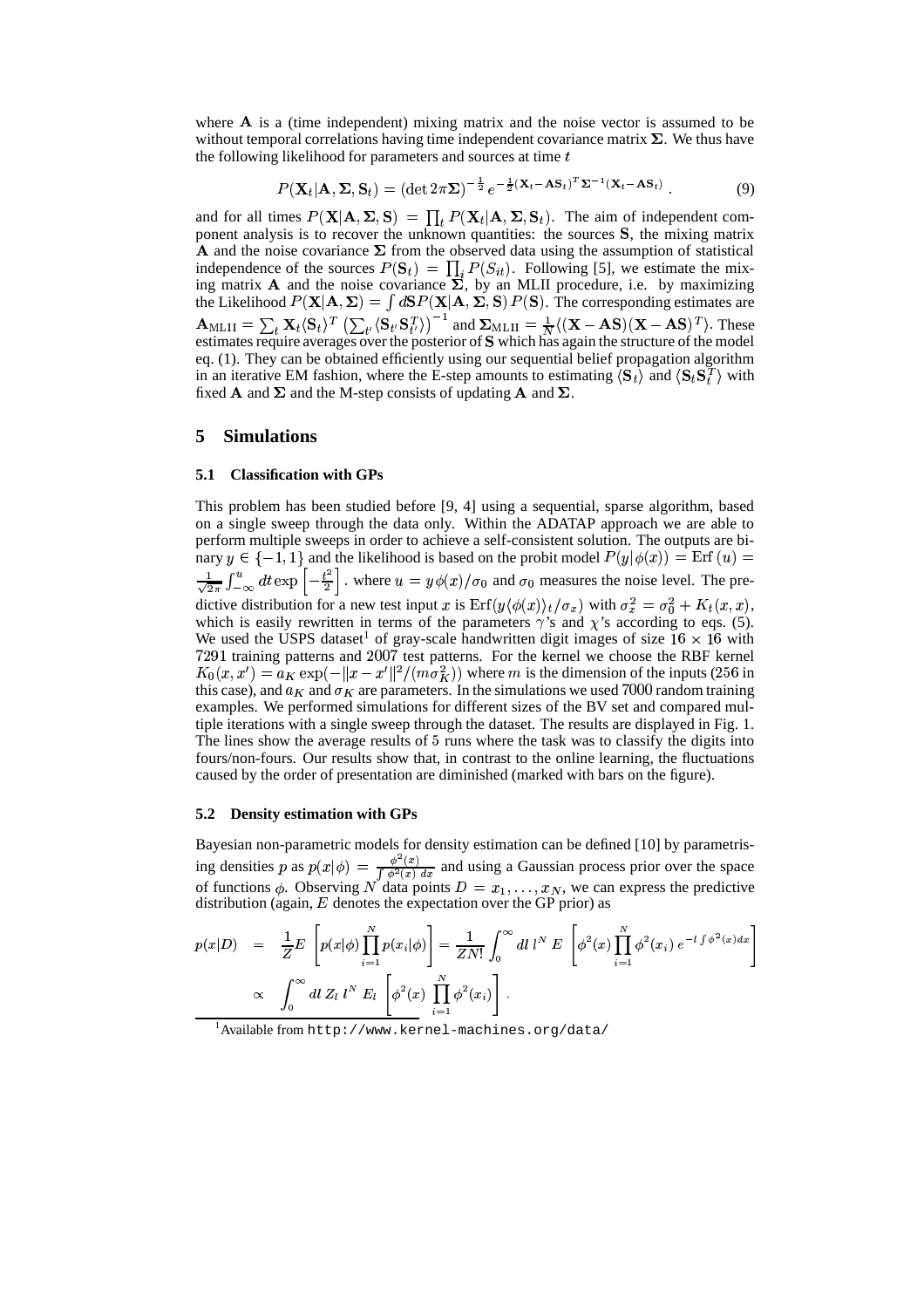

Figure 1: Results for classification for different BV sizes (x-axis) and multiple sweeps through the data.



Figure 2: The GP estimation (continuous line) of a mixture of Gaussians (dotted line) using 10 BVs.

In the last expression, we have introduced an expectation over a new, effective Gaussian obtained by multiplying the old prior and the term  $e^{-l \int \phi^2(x) dx}$  and normalizing by  $Z_l$ . We assume that for sufficiently large  $N$  the integral over  $l$  can be performed by Laplace's method, leaving us with an approximate predictor of the form  $p(x|D) \propto \langle \phi^2(x) \rangle_l$ , where the brackets denote posterior expectation for a GP model with a kernel that is a solution to the integral equation  $K_l(x, y) = K_0(x, y) - l$ Do  $(x,y) - l \int dz \; K_0(x,z)$ Do  $(x, z)K_l(z, y)$ . The likelihood of the fields  $S_i = \phi(x_i)$  at the observation points is  $\rho_i(S) = S^2 e^{-\frac{1}{2}(K_i^{-1})_{ii}S^2}$ . For any fixed , we can apply the sparse ADATAP algorithm to this problem. After convergence of this inner loop, a new value of l must be determined from (following a Laplace argument)  $\frac{N}{l}$  $\langle \phi^2(x)\rangle_l$  until global convergence is achieved. To give a simplified toy example, we choose a kernel  $K_0(x, y)$  which reproduces itself after convolution. Hence, the *l* dependence is scaled out and we work with  $l = 1$  and normalised at the end. We used a periodic kernel for data in  $[0, 1]$  given by

$$
K_0(x,y) = -\cos(2\pi k_0(x-y)) + \sin(2\pi k_0(x-y))\cot(\pi(x-y))\;.
$$

has constant Fourier coefficients up to a cutoff frequency  $k_0$  ( $k_0 = 6$  in our simulations).

For the experiment we are using artificial data from a mixture of two Gaussians (dotted line in Fig. 2). We apply the sparse algorithm with multiple sweeps through the data. The sparsity also avoids the numerical problems caused by a possible close to singular Gram matrix. For the experiments, the size of the BV set was not limited a priori, and a similar criterion as in [4] was chosen in order to decide whether a data point should be included in the BV set or not. As a result, for  $500$  training data, only  $10$  were retained in the BV set. (continuous line in Fig. 2).